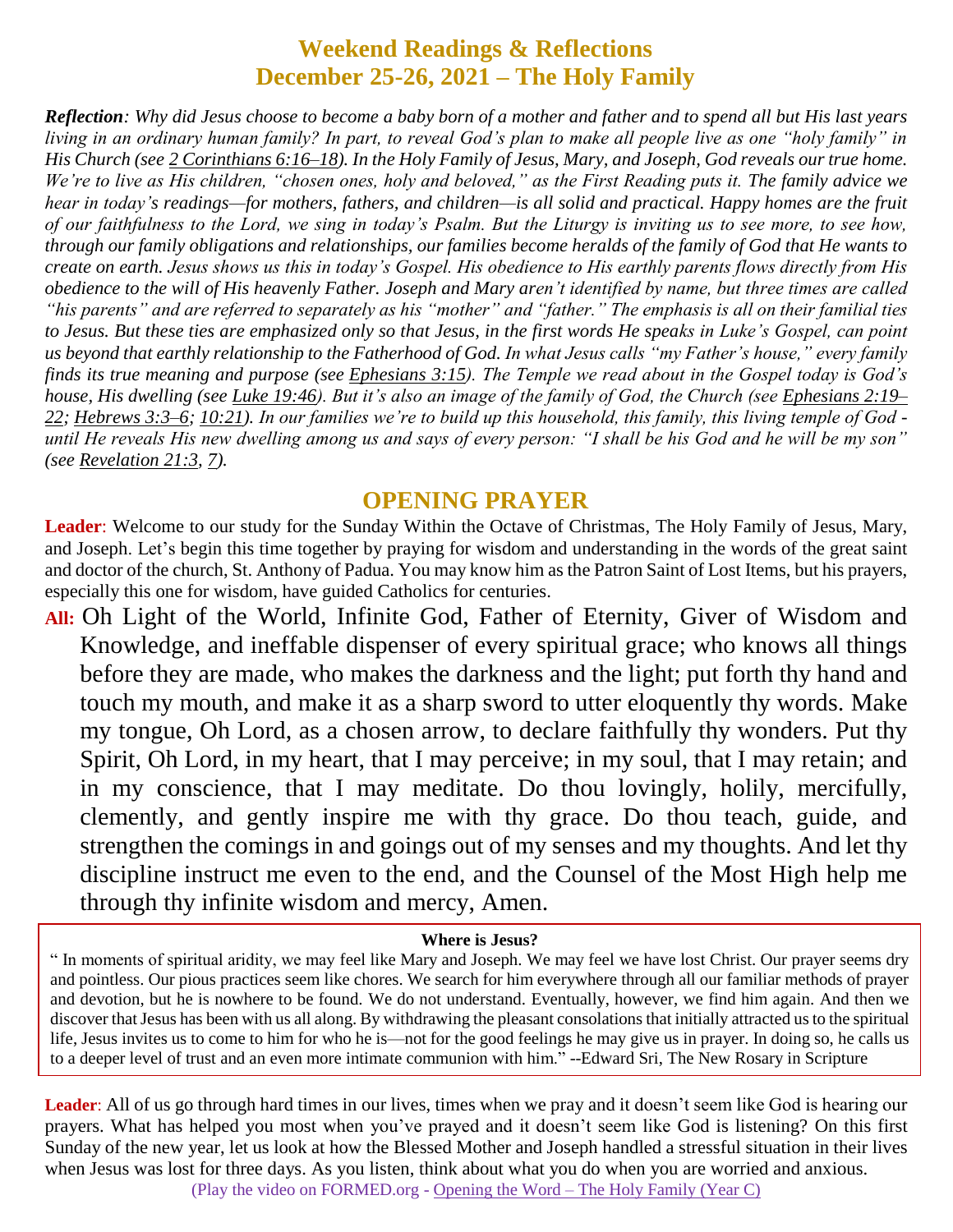#### **FIRST READING** ~ Sirach 3:2-6, 12-14 ~

God sets a father in honor over his children; a mother's authority he confirms over her sons. Whoever honors his father atones for sins, and preserves himself from them. When he prays, he is heard; he stores up riches who reveres his mother. Whoever honors his father is gladdened by children, and, when he prays, is heard. Whoever reveres his father will live a long life; he who obeys his father brings comfort to his mother. My son, take care of your father when he is old; grieve him not as long as he lives. Even if his mind fail, be considerate of him; revile him not all the days of his life; kindness to a father will not be forgotten, firmly planted against the debt of your sins - a house raised in justice to you.

*Today the Church celebrates the Feast of the Holy Family. Each of the readings provides a reflection on how family life is lived so as to lead us into 'holiness'.*

*The Book of Wisdom - or Sirach – arrives at a reflection on the commandment to honor one's parents. Implied is a respectful relationship between parents and children. The covenant relationship with God is mirrored in relationship to parents. This relationship is indicated by prayer and obedience, forgiveness and justice. Consider the ups and downs mom and dad have been through in raising your family.* 

 *How do you currently show and practice thankfulness? As parents grow old, the mind fails - what do you do that may grieve them? How do you show kindness?*

### **SECOND READING** ~ 1 John 3:1-2, 21-24 <sup>~</sup>

Beloved: See what love the Father has bestowed on us that we may be called the children of God. And so we are. The reason the world does not know us is that it did not know him. Beloved, we are God's children now; what we shall be has not yet been revealed. We do know that when it is revealed we shall be like him, for we shall see him as he is. Beloved, if our hearts do not condemn us, we have confidence in God and receive from him whatever we ask, because we keep his commandments and do what pleases him. And his commandment is this: we should believe in the name of his Son, Jesus Christ, and love one another just as he commanded us. Those who keep his commandments remain in him, and he in them, and the way we know that he remains in us is from the Spirit he gave us.

*Family life has struggles and difficulties. The Community of Colossae that Paul is writing to is struggling greatly with Jewish Christians being open to welcoming Gentiles - Greeks into the community family. 'Put on' is referring to the white garment of baptism and the new life of Jesus that we live.* 

 *Who is included or excluded in your family? Which attitude do you recognise could be practiced more by you in your 'family'. How could you allow 'peace' to control your heart?*

*Subordinate - "under" - reflects the customs of the early Roman times. Christians were keen to live by the family code to show Roman authorities that they were not dangerous to government.* 

 *What order do you have in the family? Home? How is bitterness resolved? What arguments arise over children's behaviour and obedience? What attitudes or behaviours provoke and discourage your children? Does the Word of God dwell richly in your home? Is there any singing and praying and showing gratitude to God?*

### **GOSPEL** ~ Luke 2:41-52 <sup>~</sup>

Each year Jesus' parents went to Jerusalem for the feast of Passover, and when he was twelve years old, they went up according to festival custom. After they had completed its days, as they were returning, the boy Jesus remained behind in Jerusalem, but his parents did not know it. Thinking that he was in the caravan, they journeyed for a day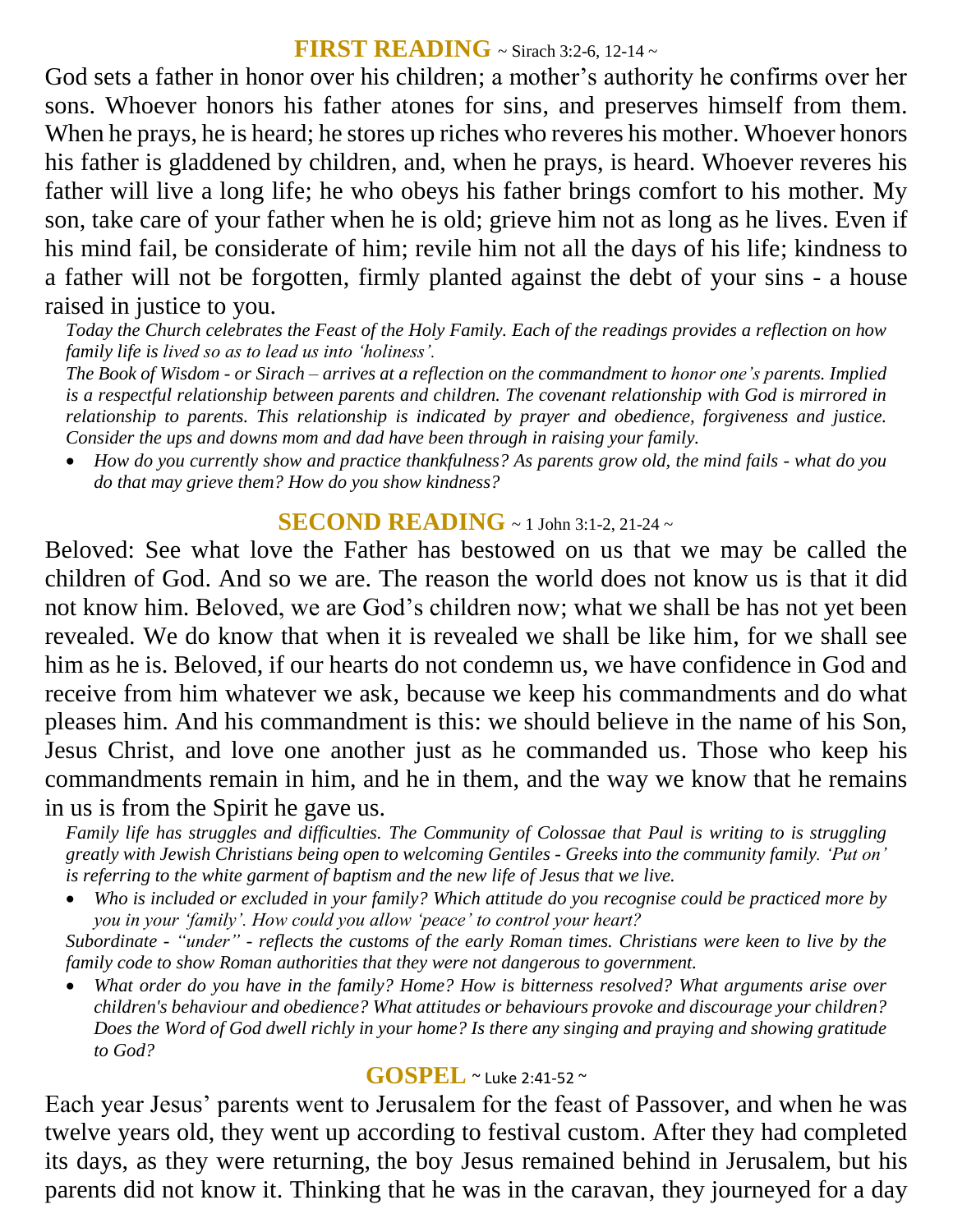and looked for him among their relatives and acquaintances, but not finding him, they returned to Jerusalem to look for him. After three days they found him in the temple, sitting in the midst of the teachers, listening to them and asking them questions, and all who heard him were astounded at his understanding and his answers. When his parents saw him, they were astonished, and his mother said to him, "Son, why have you done this to us? Your father and I have been looking for you with great anxiety." And he said to them, "Why were you looking for me? Did you not know that I must be in my Father's house?" But they did not understand what he said to them. He went down with them and came to Nazareth, and was obedient to them; and his mother kept all these things in her heart. And Jesus advanced in wisdom and age and favor before God and man.

*Around the age of 12 a young boy would leave the company of mom and the woman and mix and be led by the men. Perhaps this transition is reflected in the scene of Jesus getting lost. Joseph may have thought the boy had gone back to mom. Mom had pondered the boy was now more the responsibility of Joseph and he had things under control! Strikingly Jesus is shown as obedient to the will of the Father and sits in the midst of teachers of the law in the Temple to discover what this will involves.*

- *Holiness is marked by doing the will of God. What desire or call of love, justice, truth, integrity, self-gift is in your heart? What commitment are you called to be faithful to as an expression of the will of God? Consider how challenging it was for Mary to say Yes.*
- *What challenges did Joseph face in saying Yes? How do Mary and Joseph (as parents) cope with Jesus identifying his own individual call in choosing His Father's house? Do you see the Holy Family as exceptional and perfect or can you glimpse the normal family struggles of your own family life in them?*

# **MEDITATION**

When God sent His only begotten Son into the world, Jesus was born into a human family as a Jew who was raised according to the teaching and wisdom of God's word in the Hebrew Scriptures (the Old Testament Scriptures) and the religious customs of his people. Jesus was born under the law of Moses (Galatians 4:4) and was circumcised (the sign of being a covenanted member of Israel) on the eighth day and given his name, *Yeshua* in Hebrew (*Jesus* in English) which means "God saves." We know little about Jesus' early life at home in Nazareth. Luke in his Gospel account gives us a glimpse of Jesus' growth as a boy into young manhood. Luke tells us that Jesus was obedient to his parents - Mary, his mother and Joseph, his foster father. As devout and God-fearing Jews, Joseph and Mary raised the boy Jesus according to the Scriptures and Jewish customs. It was the duty of all Jewish parents to raise their children in the instruction and wisdom of God's word in the Scriptures.

Jewish home life was centered on daily family prayers, including the singing of the Psalms and the reading of the Scriptures. Every Friday evening, the family gathered for a festive meal with the lighting of the Sabbath candle and prayers of blessing over the bread and wine to open the celebration of the Sabbath holy day. Each Saturday morning the family attended the Sabbath service which includes a reading from the Torah (five books of Moses) and chanting the psalms at the local community synagogue. Older boys were sent to school on weekday mornings, called the "house of the book" (either